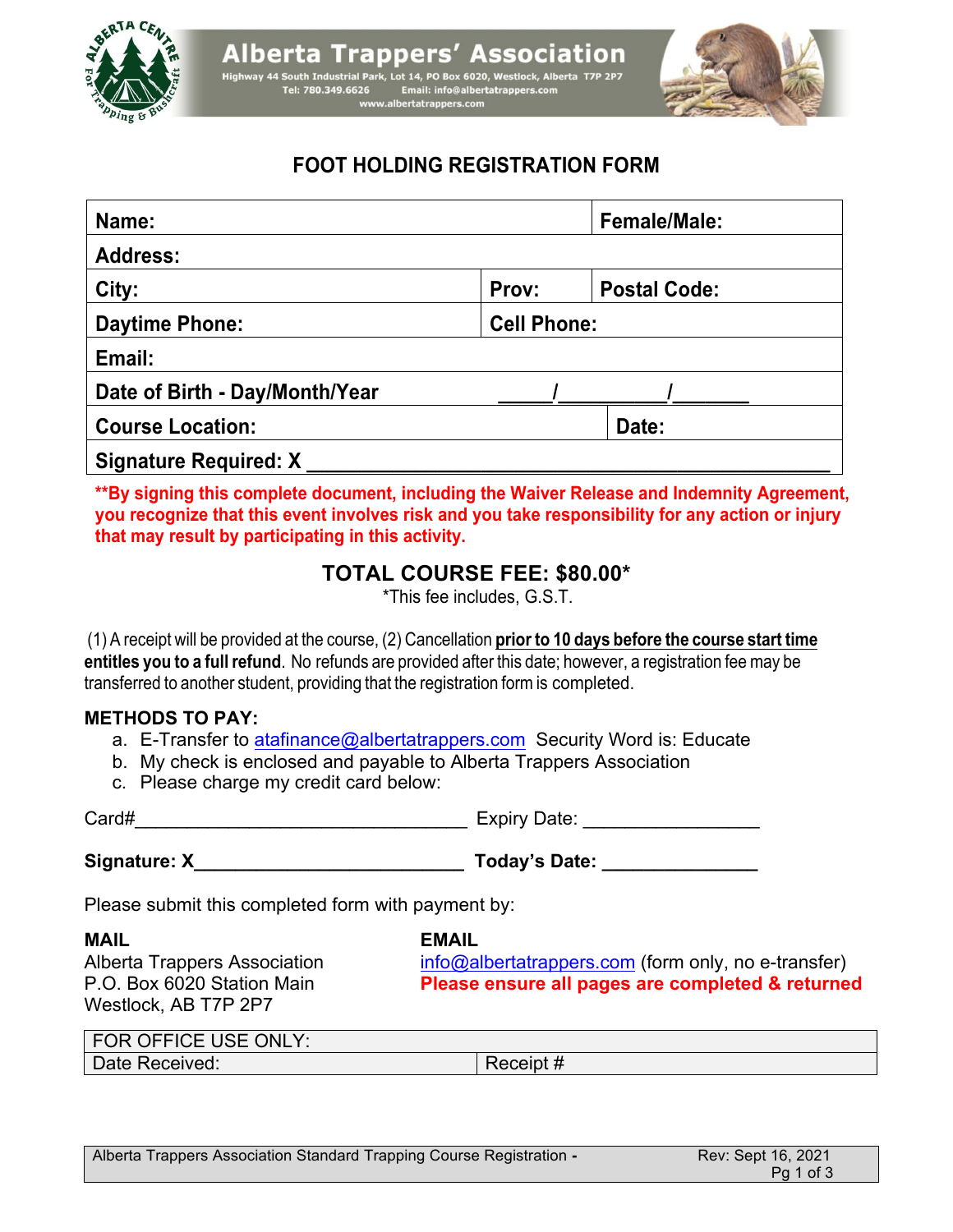

**Alberta Trappers' Association** Highway 44 South Industrial Park, Lot 14, PO Box 6020, Westlock, Alberta T7P 2P7<br>Tel: 780.349.6626 Email: info@albertatrappers.com<br>www.albertatrappers.com<br>www.albertatrappers.com



## **Please Read Carefully Before Signing**

#### **INFORMED CONSENT, ACKNOWLEDGEMENT, WAIVER, RELEASE AND IDENMITY AGREEMENT**

IN CONSIDERATION OF MY BEING PERMITTED BY ALBERTA TRAPPERS ASSOCIATION, TRAPPER EDUCATION PROGRAM (ATA) TO PARTICIPATE IN ANY WAY AT COURSES AND WORKSHOPS DELIVERED BY ATA, I THE UNDERSIGNED USER, ACKNOWLEDGE AND AGREE THAT:

There are inherent risks, hazards and dangers to any person practicing and learning trapping skills, particularly in an outdoor environment**, I UNDERSTAND THAT THESE RISKS, HAZARDS AND DANGERS INCLUDE WITHOUT LIMITATION**:

- A. Exposure to variable extremes in weather that, may cause injury to heat or cold
- B. Remote locations with poor communications and inability to get rescue or medical assistance easily or
- C. Potential injuries from using knives, sharp objects, traps, and snares
- D. Potential injuries from travel on frozen waterways or open water around beaver houses

#### I FURTHER ACKNOWLEDGE AND AGREE THAT:

- 1. I am voluntarily participating and agree to accept all the risks and possibility of death, personal injury, property damage and /or loss resulting from my involvement with the program, event and/or trip I am undertaking with the ATA
- 2. I hereby **KNOWINGLY AND INTENTIONALLTY WAIVE, RELEASE, IDEMNIFY AND HOLD HARMLESS THE ATA**, its directors,officers,employees,guides,instructors,agents , volunteers,representatives, servants, successors and assigns (collectively the "agents") from and against all claims, actions, causes of action, liabilities, suits, costs, expenses (including legal fees on a solicitor and his own client basis) and demands of any nature or kind whatsoever, which are related to , arise out of, or are in any way connected with my participating in the activities including but not limited to, NEGLIGENCE of any kind or nature, whether foreseen or unforeseen , arising directly or indirectly out of any damage, loss , injury, disability , paralysis or death to me or my property as a result of my engaging in the activities or the use of the services or equipment of the ATA, whether such damage , loss, injury disability , paralysis or death results from the negligence of the ATA or from some other cause . I, for myself, my heirs, successors, executors and family, further agree not to sue the ATA as a result of any injury, disability, paralysis or death suffered in connection with my participation in these activities programs or other related events and activities.
- 3. I certify that I am physically capable and fit to participate in the activities and assume the responsibility for my physical fitness and capacity to undertake such activities.
- 4. I further acknowledge and agree that first aid and medical treatment may be given to me by the leader, instructor or medical personnel in attendance in the event of accident, injury or illness during my participation in these activities, programs or other related events and activities.
- 5. I understand and agree that the acknowledgement, waivers, releases, and indemnities outlined in this agreement are applicable as a condition to my participation in any activities with the ATA
- 6. IherebyconsentthatthephotographstakenofmebytheATAmaybeusedorsoldinwholeorinpartbytheATAfor the purpose of advertising or publication in any manner.
- 7. I am not relying on any oral or written representations or statements, or statements made by the ATA or its agents, including those in any brochure, advertisements or in individual conversation to induce me to participate in the activities, programs and events of theATA.
- 8. Should the ATA or anyone acting on their behalf be required to incur lawyer's fees and costs to enforce this agreement, I agree to indemnify and hold them harmless for all such fees and costs.
- 9. I agree that if any portion of this agreement is found to be void or unenforceable the remaining portions shall remain in full force and effect
- 10. I confirm that I have read over this agreement before signing, that I understand it and that it will be binding on myself, my estate, my heirs, my next of kin, my executors, administrators, and assigns.
- 11. I agree that the laws of the Province of Alberta govern this contract.